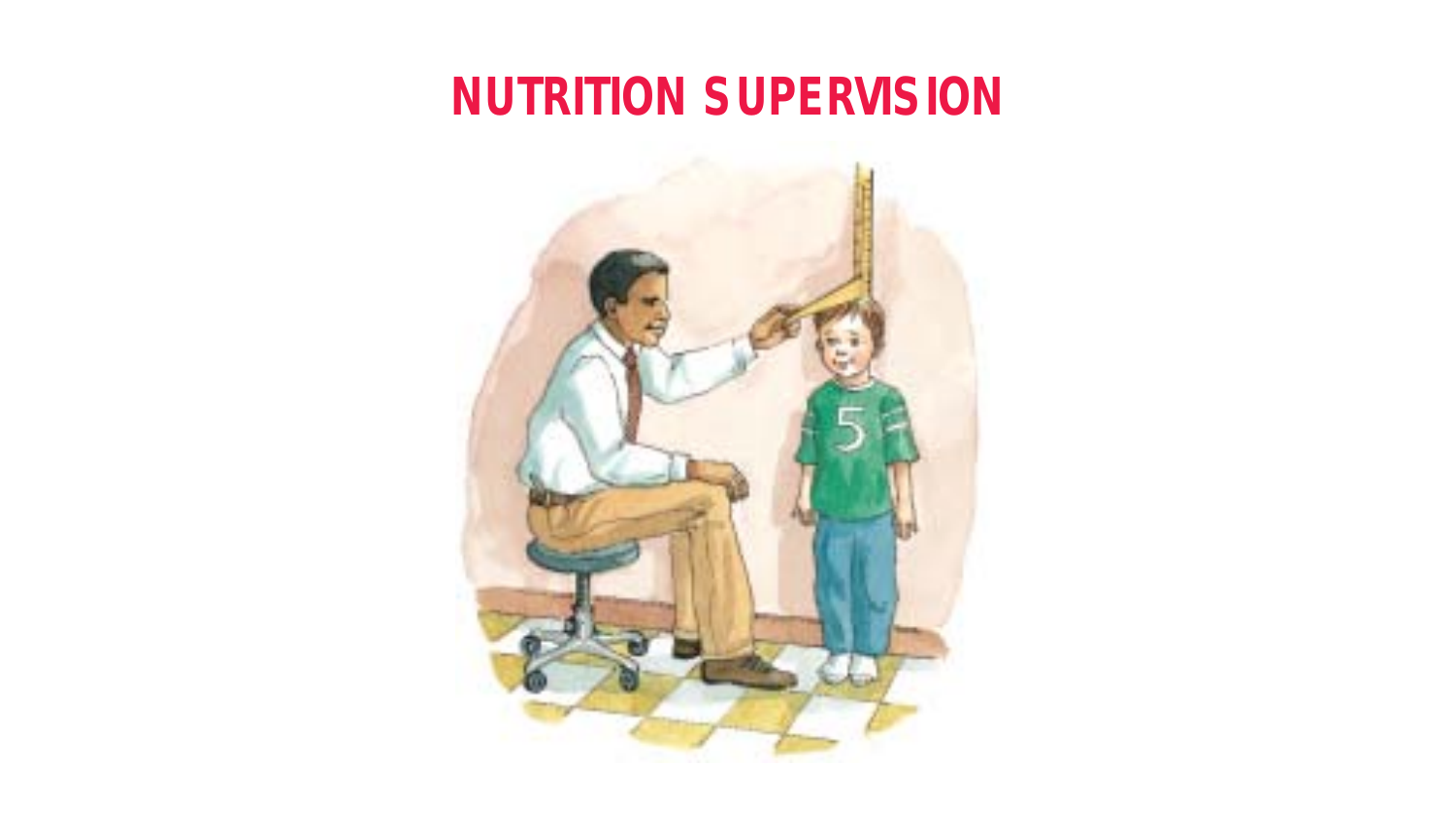

## **Overview**

Early childhood is divided into two stages:

- **Toddler**—Ages 1 to 2, characterized by a developing sense of independence as well as possible struggles over food
- **Young Child**—Ages 3 to 4, marked by competency in self-feeding, interest in new foods, and enjoyable participation in family meals

## **Growth and Physical Development**

- Growth rates and energy needs decrease during early childhood.
- Children quadruple birthweight by 2 years of age.
- Children gain an average of  $4\frac{1}{2}$  to 6 $\frac{1}{2}$  pounds per year between the ages of 2 and 5.
- Children grow 2 $\frac{1}{2}$  to 3 $\frac{1}{2}$  inches per year between the ages of 2 and 5.
- Physical, cognitive, social, and emotional development are tightly linked.

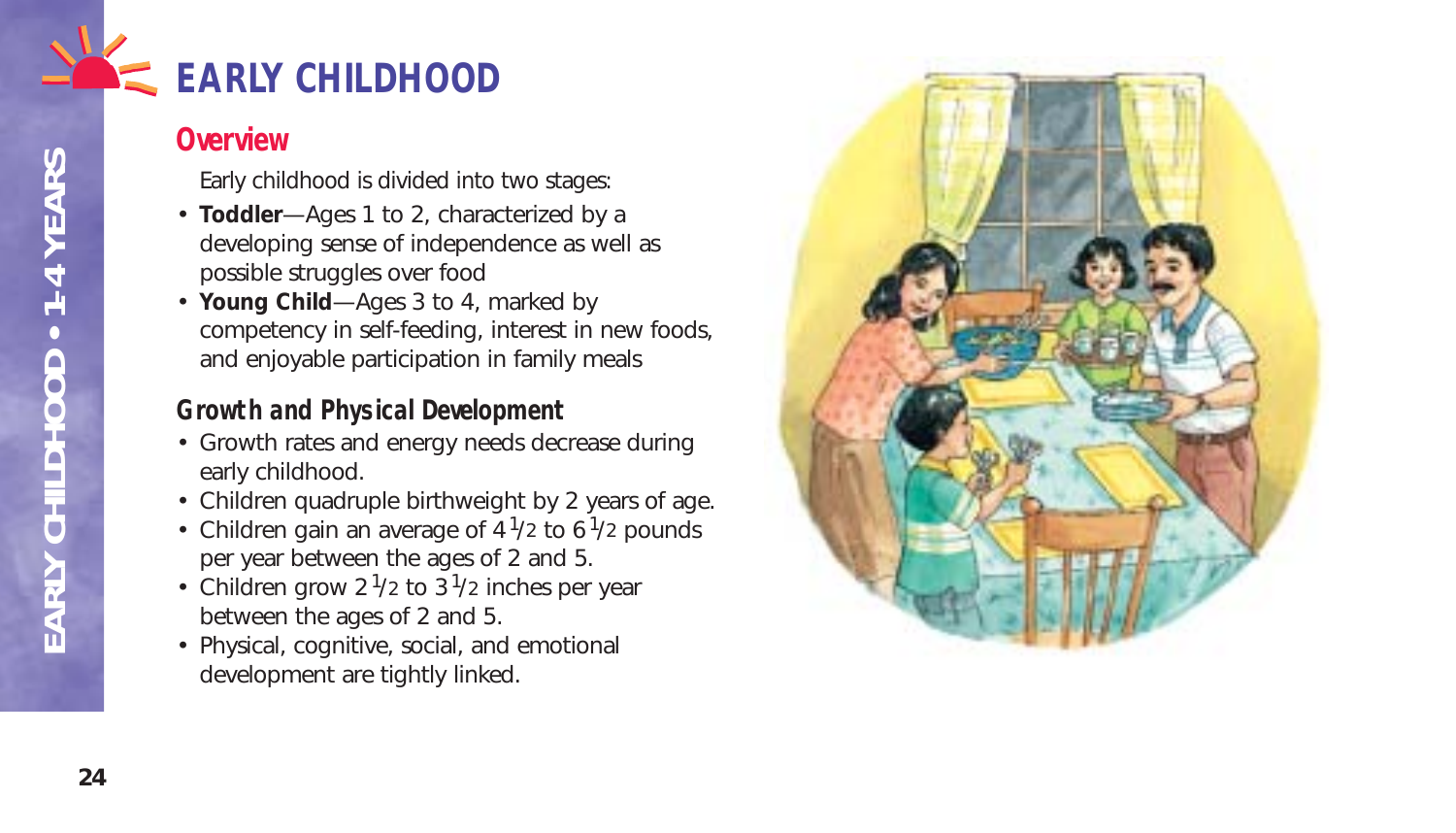

## **Eating Behaviors**

- Toddlers tend to be leery of new foods and may refuse to eat them. They need to look at new foods and touch, smell, feel, and taste them, sometimes many times before they accept them.
- Toddlers will consume a variety of foods if parents continue to serve developmentally appropriate meals and snacks.
- Parents need to provide a structured, but pleasant, mealtime environment to help toddlers establish healthy eating behaviors.
- Young children are curious about new foods, but they may be reluctant to try them.
- Young children should be encouraged to try a variety of healthy foods.
- Parents decide what, when, and where children eat; children decide whether to eat and how much.

## **Physical Activity**

- Early childhood is an ideal time for promoting development of motor skills.
- Fundamental motor skills (walking, running, galloping, jumping, hopping, skipping, throwing, catching, striking, kicking, balancing) begin to develop.
- If children are physically active, motor skills can develop into advanced patterns of motor coordination.
- Simple games ("Simon Says," chase, tag) and certain organized activities (gymnastics, swimming, dancing) are appropriate.
- Children are not ready for organized, competitive sports, which require visual acuity, control, and balance.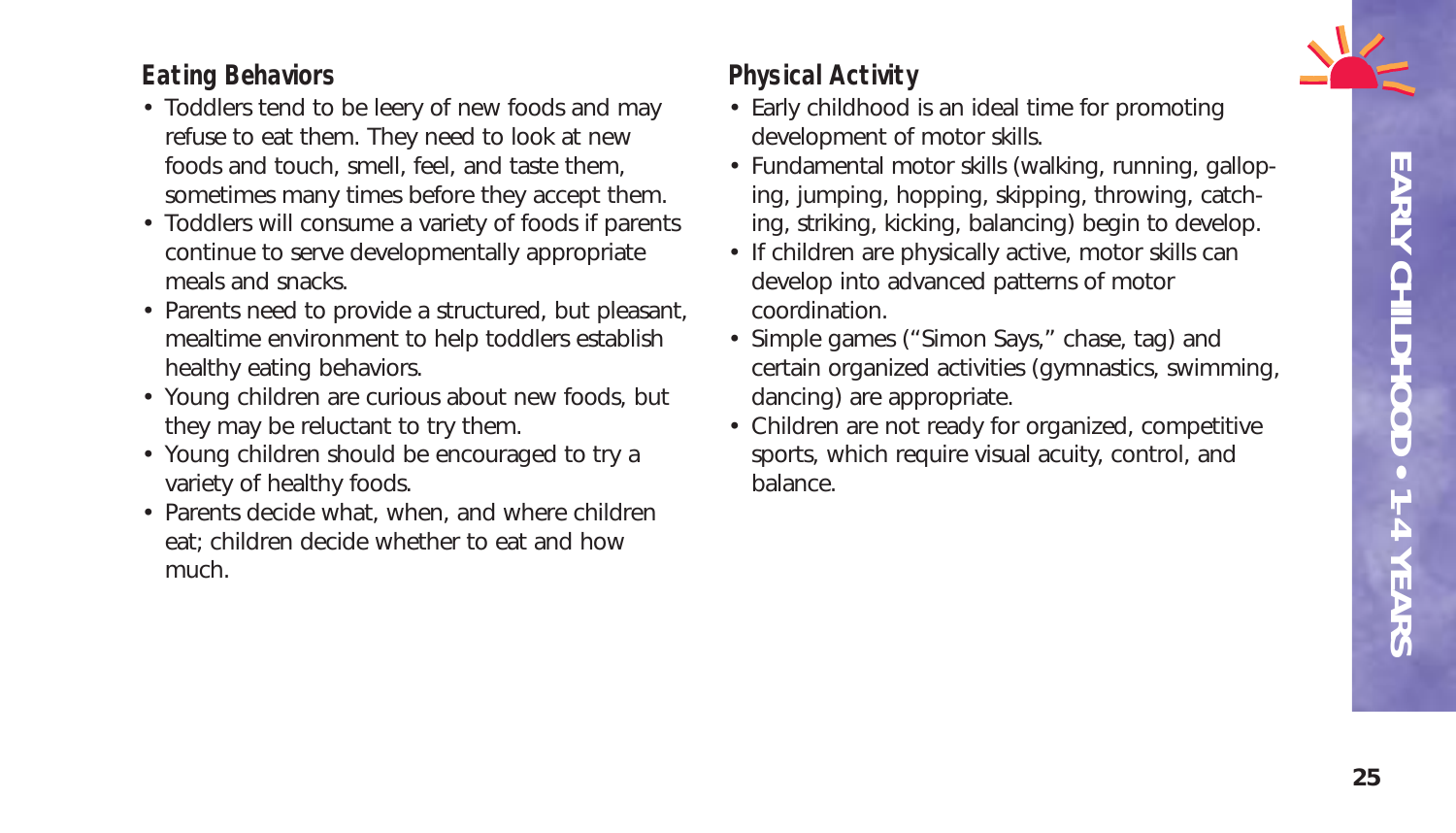## **Common Nutrition Concerns**

## **Food Intake**

- Children need to consume enough calories and nutrients to support their growth and development.
- Before 2 years of age, children's fat intake should not be restricted.
- After age 2, children should gradually eat fewer high-fat foods.
- By age 5, children's fat intake should be no more than 30 percent of their daily calories.
- As children consume fewer calories from fat, they should eat more grain products, fruits, vegetables, low-fat dairy products, lean meats, and other protein-rich foods.

## **Iron-Deficiency Anemia**

- Iron-deficiency anemia is common in children and may have adverse effects on growth and development.
- Prevalence of iron-deficiency anemia is especially high among children from families with low incomes.
- Risk of iron-deficiency anemia can be reduced if parents wait until children are 12 months of age before offering them cow's milk and limiting the amount of milk to 16 oz per day.
- Children's absorption of iron is enhanced when they consume iron-rich foods (meat, fish, poultry) and foods that contain vitamin C (fruits, vegetables).

## **Children with Special Health Care Needs**

Children with special health care needs may have nutrition concerns, including poor growth, poor eating skills, inadequate food intake, developmental delays, elimination problems, and metabolic disorders. They may need specialized care from a dietitian or referral to early intervention programs or specialized clinics.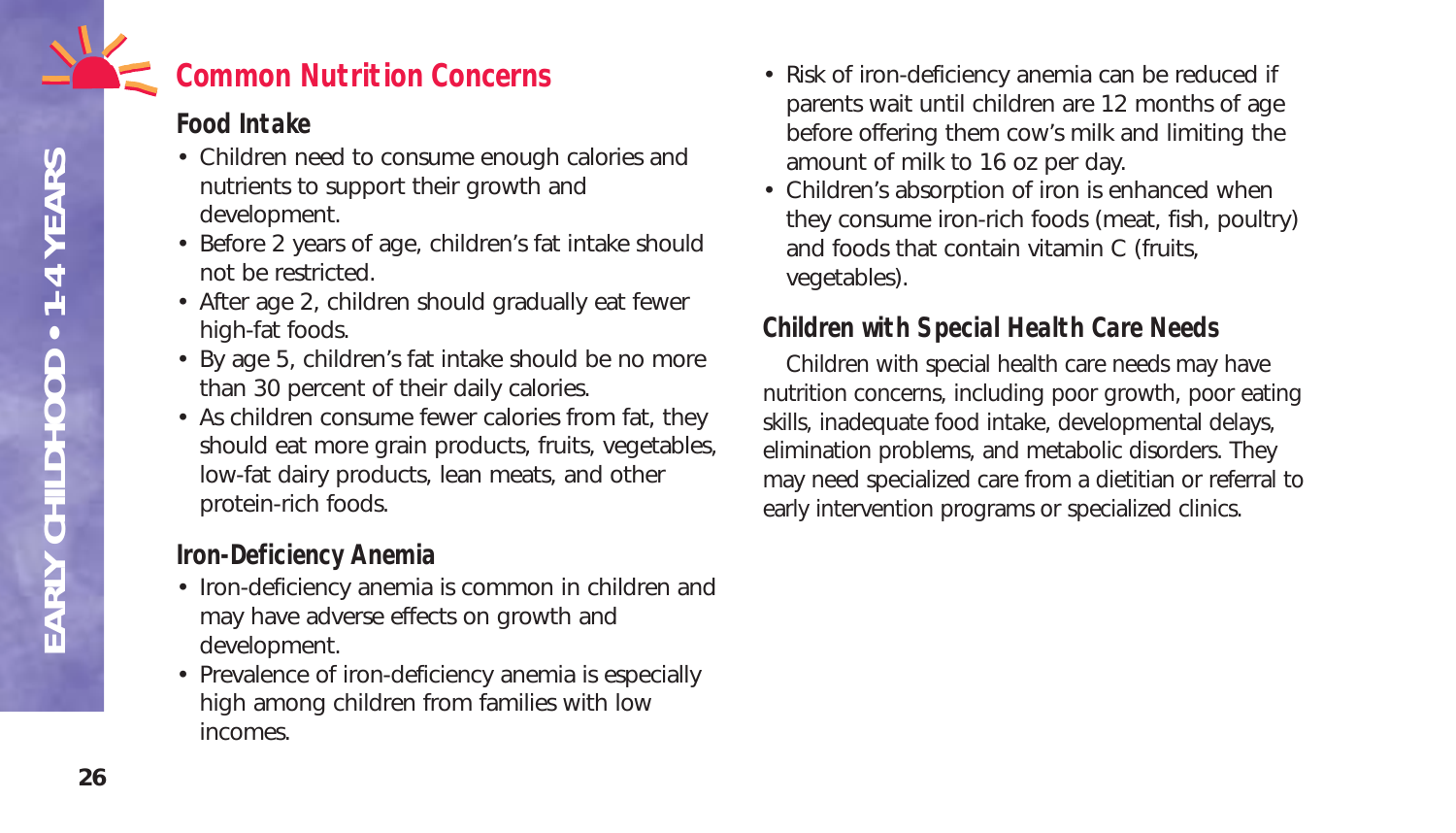

# **NUTRITION SUPERVISION THROUGHOUT EARLY CHILDHOOD**

A child's nutrition status should be evaluated during nutrition supervision visits or as part of health supervision visits. Health professionals can do the following:

- Begin nutrition supervision by asking key interview questions. Continue by using screening and assessment and counseling guidelines.
- Recognize that interview questions, screening and assessment, and counseling should be used as appropriate and will vary from visit to visit and from child to child.

Information pertaining to the entire developmental period is provided first in the pocket guide, followed by information on age-specific visits.

## **Interview Questions**

- Do you have any concerns about Marla's eating behaviors or growth?
- How do you know when she is hungry? When she is full?
- What do you do if Marla doesn't like a food?
- Do you enjoy sharing meals and snacks with her?
- Do you have equipment for feeding Marla (cups, utensils, highchair, booster seat)?
- Do you have concerns about food served to her when she is away from home?
- What is the source of your drinking and cooking water? Do you use bottled or processed water?
- Are you concerned about having enough money to buy food?
- Do you have any questions or concerns about Marla's development?
- Do you have any questions or concerns about her participation in physical activity?
- Which physical activities does Marla participate in? How often? For how long each time?

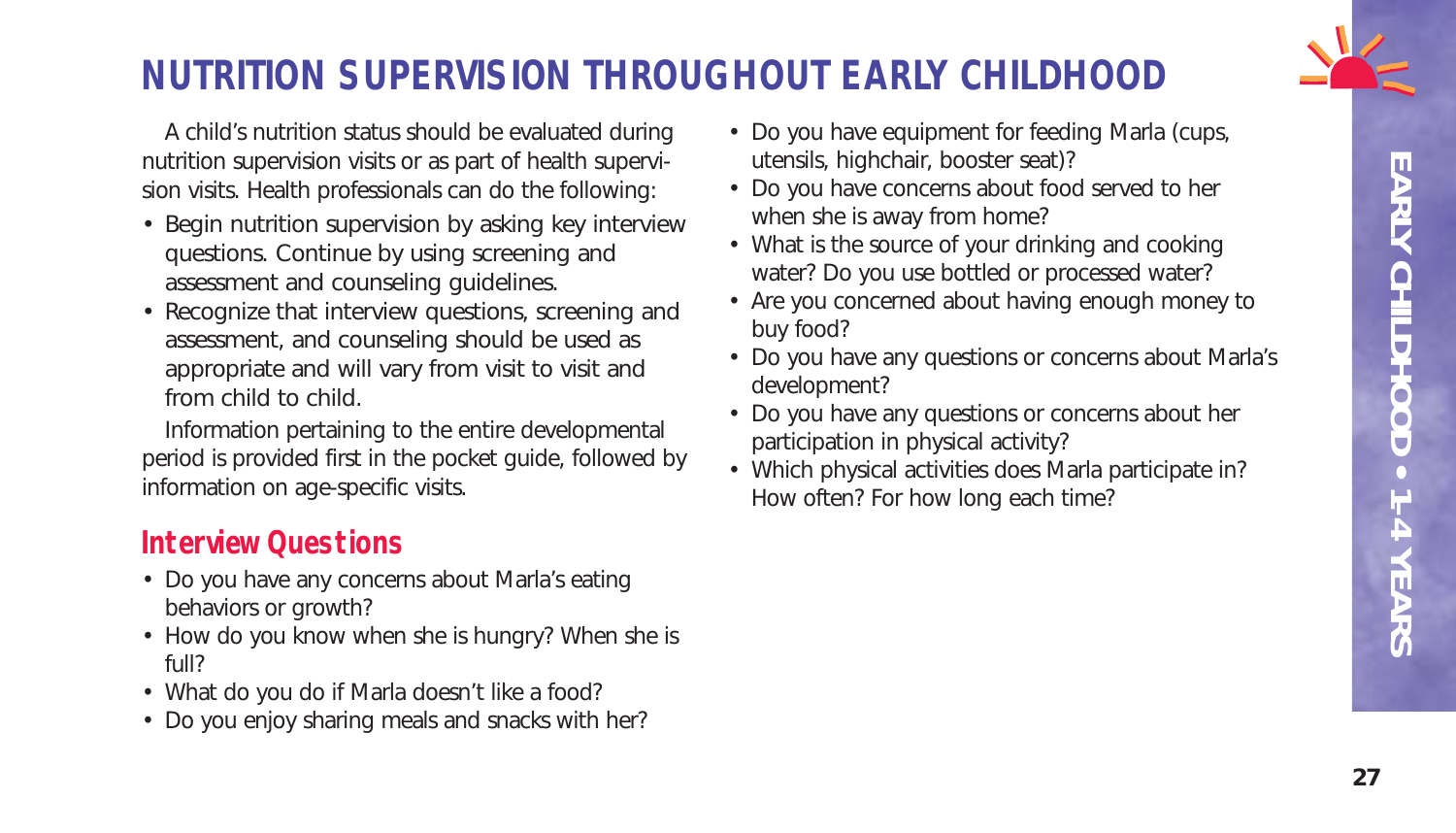## **Screening and Assessment**

- Measure child's length or height and weight and plot on standard growth chart to determine nutrition and growth status. Deviation from expected growth pattern should be evaluated. This may be normal or may indicate a nutrition problem.
- Use body mass index (BMI) to determine nutrition status and overall health. Calculate BMI by dividing weight by square of height (kg/m2) or by referring to BMI chart. Compare BMI to norms listed for sex and age on chart.
- Evaluate appearance of child's skin, hair, teeth, gums, tongue, and eyes.
- Evaluate child's eating skills (chewing, swallowing).
- Assess all sources of water used by family to determine need for fluoride supplements. If child is not getting enough fluoride, refer to a dentist or primary care health professional.
- Assess eating behaviors for risk of early childhood caries (baby bottle tooth decay) and ask about regular dental checkups.

# **Counseling**

## **Discuss with Parents:**

#### *Parent-Child Feeding Relationship*

- Determining what, when, and where child eats
- Allowing child to decide whether to eat and how much
- Meeting child's nutrition needs by purchasing and preparing foods

#### *Eating Behaviors*

- Serving healthy, developmentally appropriate meals and snacks at scheduled times
- Coping with unpredictable eating behaviors (amount and types of foods eaten) from meal to meal and day to day
- Providing child 2 to 3 years of age with same number of servings as child 4 to 6, but with smaller portions (about  $2/3$  of a serving)
- Serving child 4 years of age portions similar to those eaten by older family members  $(1/2$  cup fruits or vegetables,  $3/4$  cup juice, 1 slice bread, 2 to 3 oz cooked lean meat, poultry, or fish)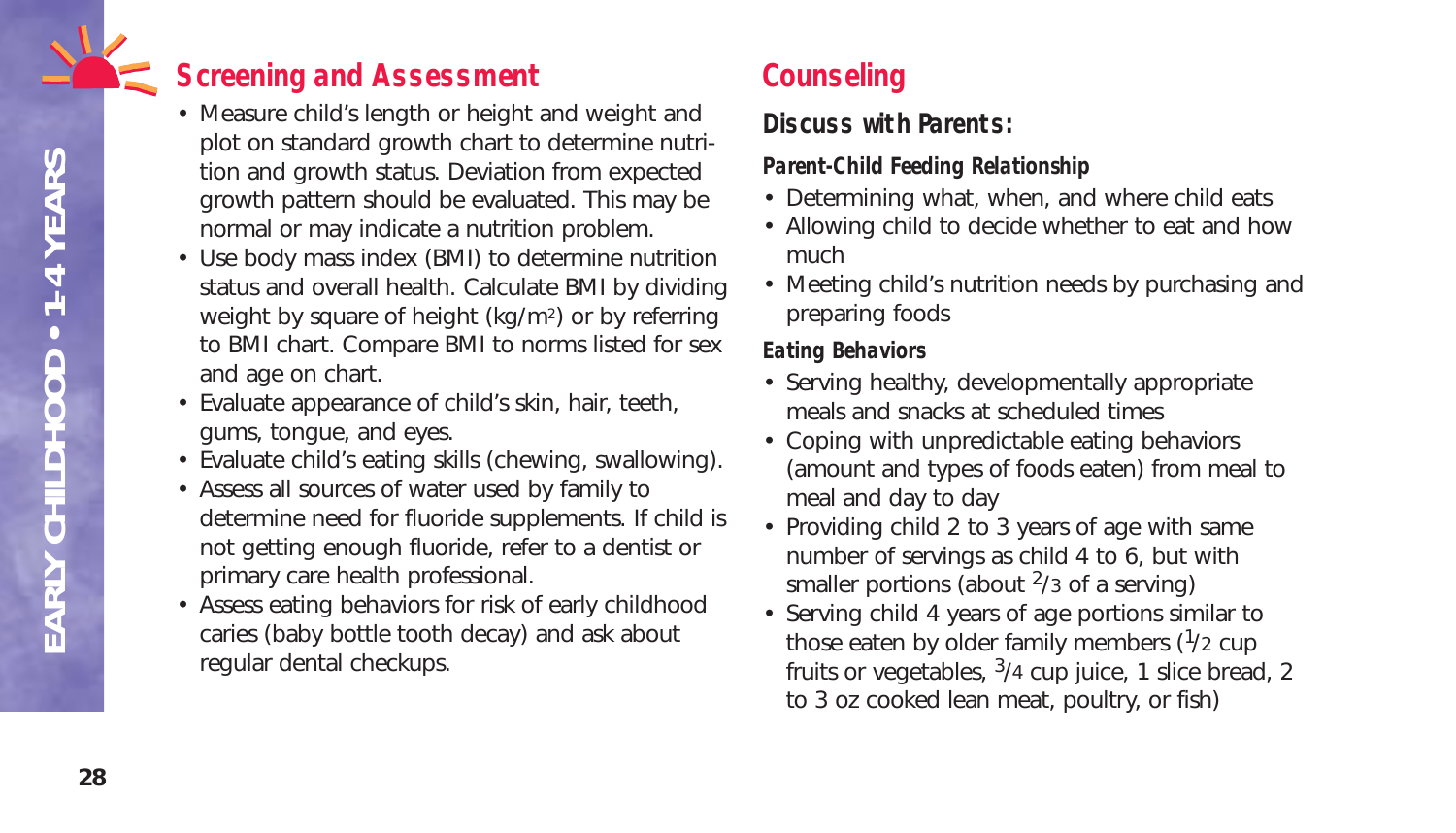

- Serving whole milk to child 1 to 2 years of age; serving reduced-fat (2 percent), low-fat (1 percent), or fat-free (skim) milk to older child
- Weaning child from bottle by 12 to 14 months
- Serving juice in cup; limiting consumption to 4 to 6 oz per day
- Reducing risk of early childhood caries, minor infections, loose stools, and diarrhea by not allowing child to drink fruit juices or sweetened beverages whenever he wants
- Maintaining child's appetite for healthy foods by limiting foods and beverages high in sugar
- Encouraging child to drink plenty of water throughout day

#### *Meals and Snacks*

- Making meals and snacks pleasant, social experiences
- Sharing meals and snacks with child (Children eat better if an adult is nearby.)
- Teaching child to serve herself at the table
- Offering a variety of healthy foods and allowing child to choose which ones to eat
- Having patience and understanding as child learns to feed herself or makes a mess
- Offering small portions (1 or 2 tablespoons) of new foods
- Being positive role models by eating new foods
- Not pressuring child to eat certain foods or more than she wants
- Not using foods to reward, bribe, punish, calm, comfort, or entertain child
- Offering dessert (custard, pudding, fruit, yogurt) as part of the meal

#### *Food Safety*

- Following food safety practices to reduce child's risk of foodborne illness
- Using highchair when feeding child
- Taking precautions to prevent choking (staying with child when he eats, having child sit while eating, keeping things calm during meals and snacks, not letting child eat in car)
- For children under 3, avoiding foods that may cause choking; for children between 3 and 5, modifying these foods to make them safer
- Special techniques for positioning, special equipment, and modified utensils to help child with special health care needs eat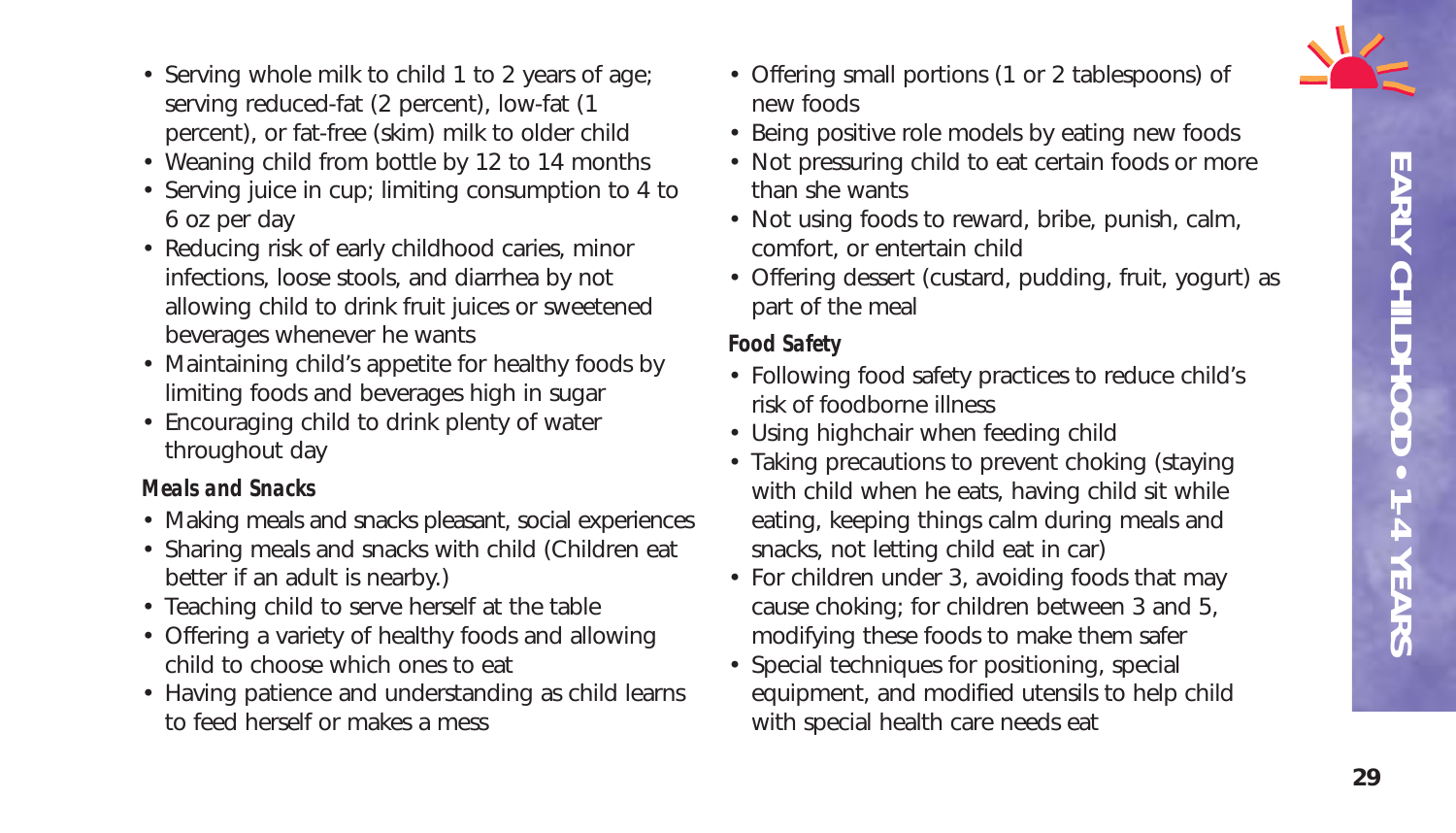

- Serving a variety of healthy foods
- Offering foods from other cultures
- Teaching child where foods come from, such as how fruits and vegetables are grown
- Involving child in food shopping and preparation

#### *Physical Activity*

- Ensuring that child participates in physical activity on most, if not all, days of the week
- Playing with child, parental participation in physical activity
- Planning family activities each week to encourage physical activity
- Allowing child to decide which physical activities family will do (raking leaves, walking dog, hiking, playing tag)
- Taking part in community projects as a family (cleanup days, community gardens)

#### *Oral Health*

• Limiting consumption of candy, dried fruit, and foods that stick to teeth to prevent early childhood caries

- Using community water fluoridation as safe, effective way to reduce risk of early childhood caries (If bottled water is preferred, recommend a brand with fluoride added at a concentration of approximately 0.8 to 1.0 mg/L [ppm].)
- Providing fluoride supplementation if water is severely deficient in fluoride (less than 0.3 ppm for child 6 months to 3 years, less than 0.6 ppm for child 3 to 6 years)
- Cleaning child's teeth twice a day with small, soft toothbrush, using pea-size amount of fluoridated toothpaste, when child is 2 years of age; consulting child's dentist or primary care health professional about use of fluoridated toothpaste if child is younger than 2
- Supervising while child brushes teeth (Children younger than 6 are at risk for enamel damage if they swallow too much fluoridated toothpaste.)
- Preventing injuries to child's mouth, teeth, oral tissues, and jaws by using safety belt in shopping cart, safety seat in car or truck, and baby gates at top and bottom of stairs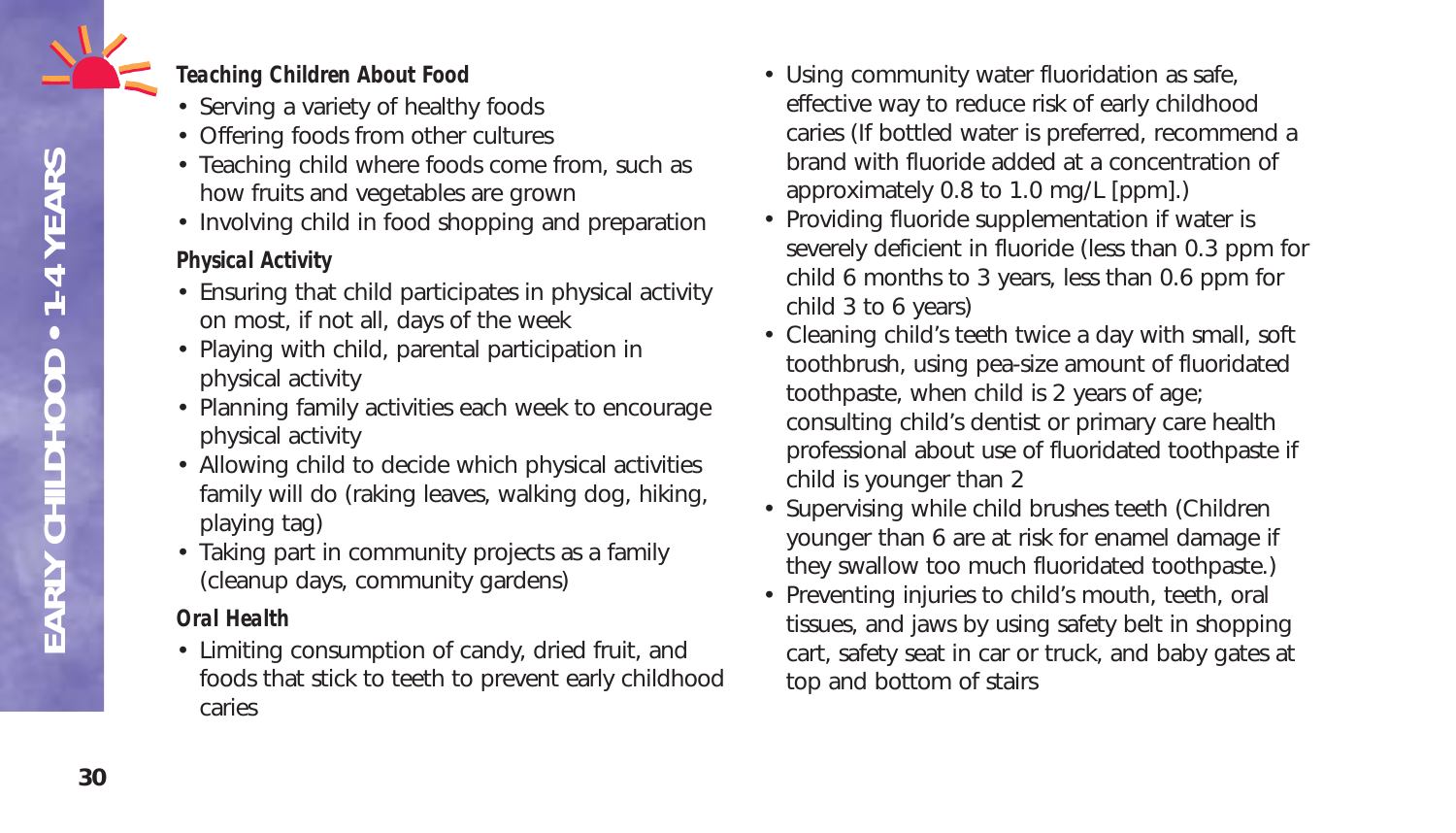# EARLY CHILDHOOD • 1 YEAR **EARLY CHILDHOOD • 1 YEAR**

# **1 YEAR**

# **Interview Questions**

- Are you breastfeeding Rhonda?
- What type of formula or milk do you feed her?
- How much fruit juice and how many sweetened drinks (fruit punch, soft drinks) does Rhonda drink?
- Does Rhonda drink from a cup? Does she drink from a bottle now and then? If so, what are your plans for weaning her from the bottle?
- What textures of food does Rhonda eat? Does she eat pieces of soft food?
- Does she eat meals with the family?

# **Screening and Assessment**

- Screen child for iron-deficiency anemia if any risk factors are present. (See Iron-Deficiency Anemia, pp. 62–63.)
- Screen child for lead exposure. (See Lead Exposure, pp. 64–65.)
- Evaluate child's progress in developing eating skills (bites off small pieces of food, puts food in mouth, drinks from cup).

# **Counseling**

- Giving child opportunities to feed himself at family table
- Offering child a variety of foods to help him develop eating skills (chewing, swallowing)
- Serving beverages in a cup (Child may need help drinking from cup.)
- Serving child a variety of soft foods
- Coping with unpredictable eating behaviors (amount and types of foods eaten) from meal to meal and day to day (Children usually eat enough food to meet their nutrition needs.)
- Offering child food every 2 to 3 hours (Children's capacity to eat at any one time is limited.)
- Handling child's limit-testing behaviors (asking for certain foods and throwing tantrums when refused)
- Imposing limits on unacceptable behaviors during meals and snacks without controlling amount or types of foods child eats
- Cleaning child's teeth twice a day with small, soft toothbrush and water

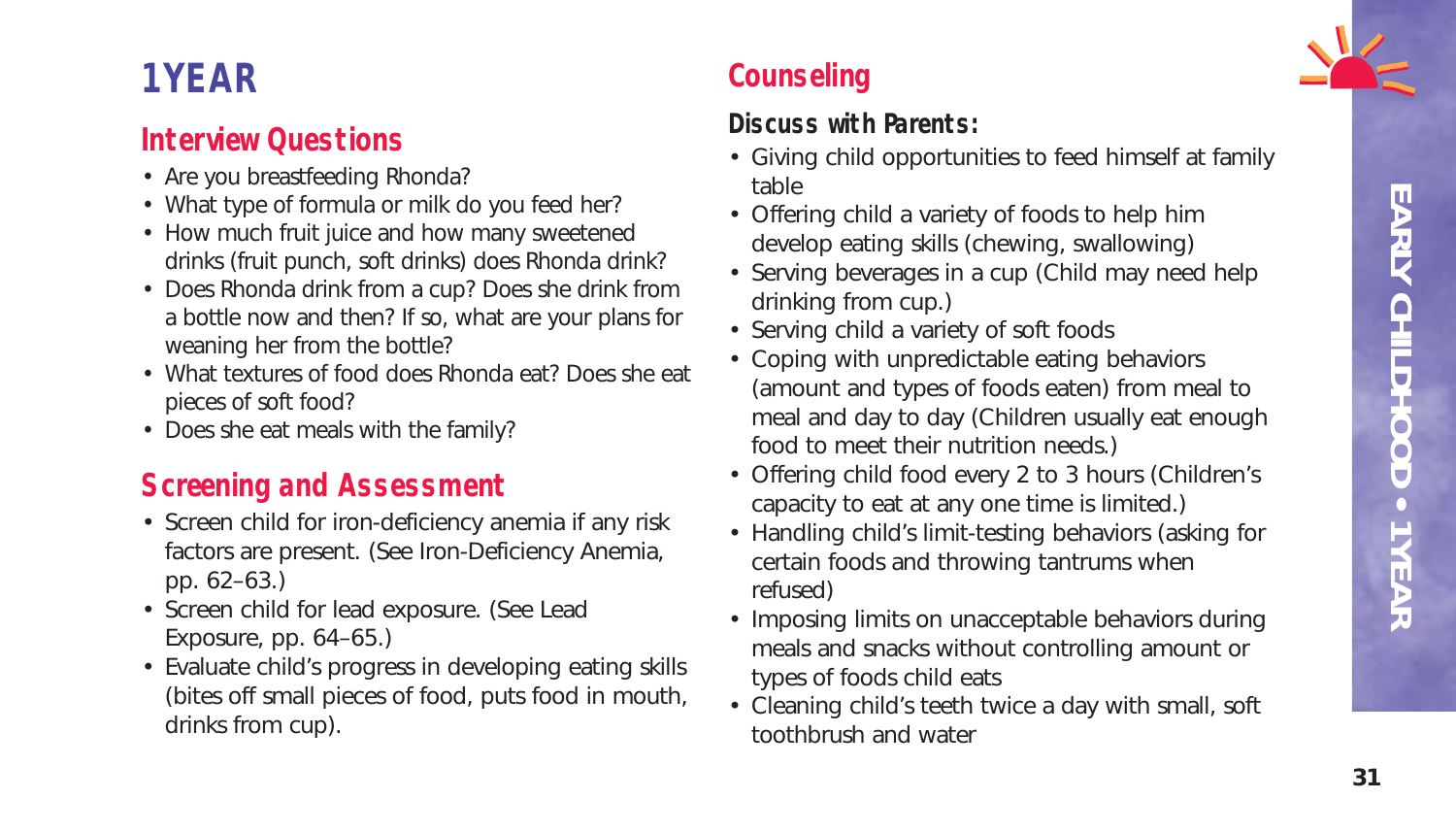

## **Interview Questions**

- Are you breastfeeding Christopher? Are you giving him milk in a bottle? Milk in a cup? What kind of milk does he drink? How much?
- How much fruit juice and how many sweetened drinks (fruit punch, soft drinks) does Christopher drink? When does he drink them?
- Which foods does Christopher like to eat? Are there any foods he doesn't like?
- Does Christopher eat meals with the family?
- Does he ask for food between meals and snacks? If so, how do you handle this?
- Does Christopher throw tantrums over food? If so, how do you handle them?

## **Screening and Assessment**

• Screen child for iron-deficiency anemia if any risk factors are present. (See Iron-Deficiency Anemia, pp. 62–63.)

# **Counseling**

- Offering child food every 2 to 3 hours (Children's capacity to eat at any one time is limited.)
- Providing relaxed atmosphere during meals and snacks as child tries new foods
- Being patient as child's skills at eating a variety of foods increases
- Making eating easier for child by using spoons, cups, and dishes with steep sides (bowls)
- Cleaning child's teeth twice a day with small, soft toothbrush and water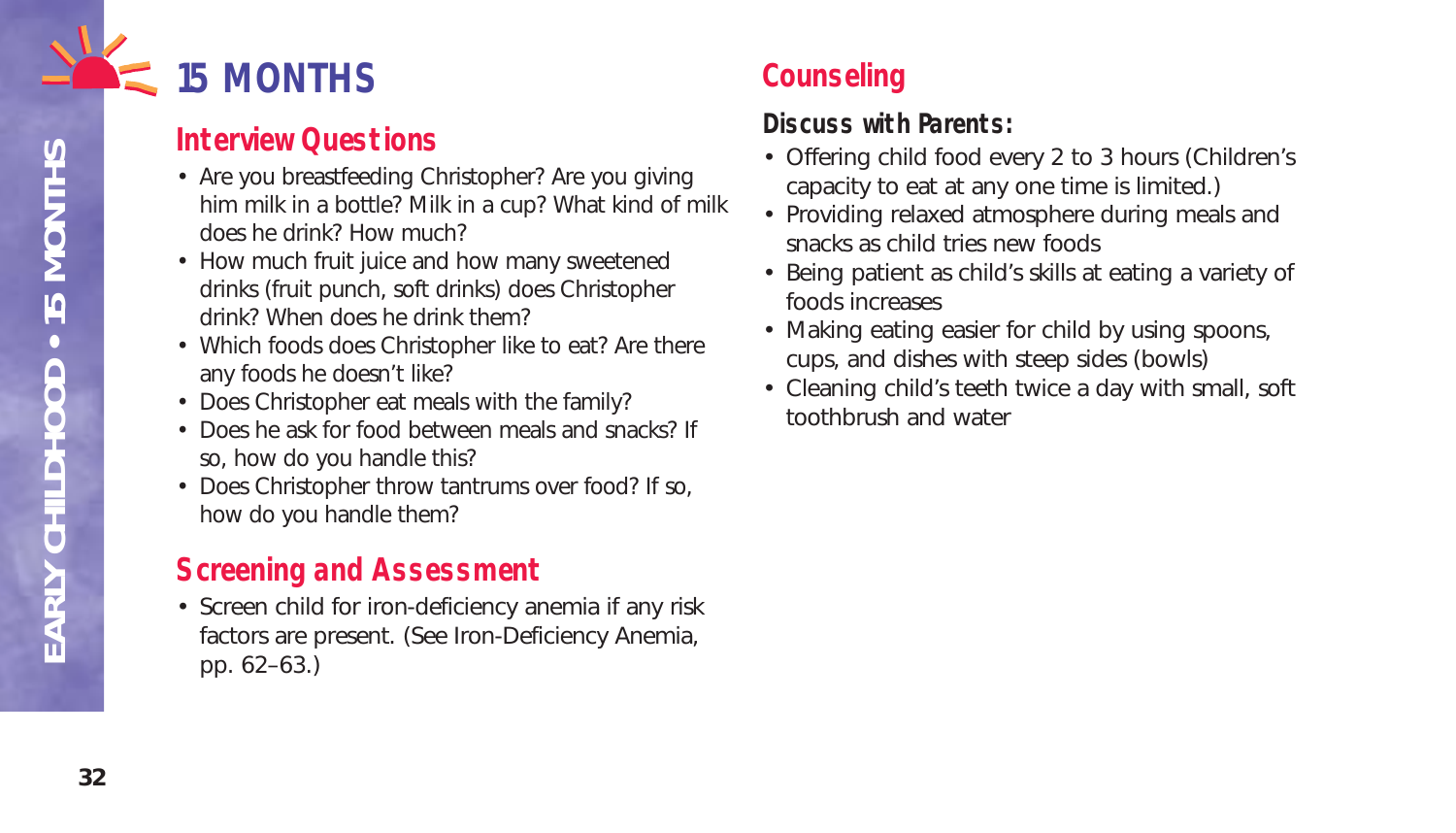# **18 MONTHS**

## **Interview Questions**

- Are you breastfeeding Mia? Are you giving her milk in a bottle? Milk in a cup? What kind of milk does she drink? How much?
- How much fruit juice and how many sweetened drinks (fruit punch, soft drinks) does Mia drink? When does she drink them?
- Which foods does Mia like to eat? Are there any foods she doesn't like?
- Does Mia eat meals with the family?
- Does she ask for food between meals and snacks? If so, how do you handle this?
- Does Mia throw tantrums over food? If so, how do you handle them?

# **Screening and Assessment**

• Use the screening and assessment guidelines in the Nutrition Supervision Throughout Early Childhood section, pp. 27–30.

# **Counseling**

- Offering child food every 2 to 3 hours (Children's capacity to eat at any one time is limited.)
- Giving child opportunities to feed herself at family table
- Serving child a variety of foods to help her develop eating skills (chewing, swallowing)
- Providing forks and spoons designed for child (smaller, easier to use)
- Cleaning child's teeth twice a day with small, soft toothbrush and water

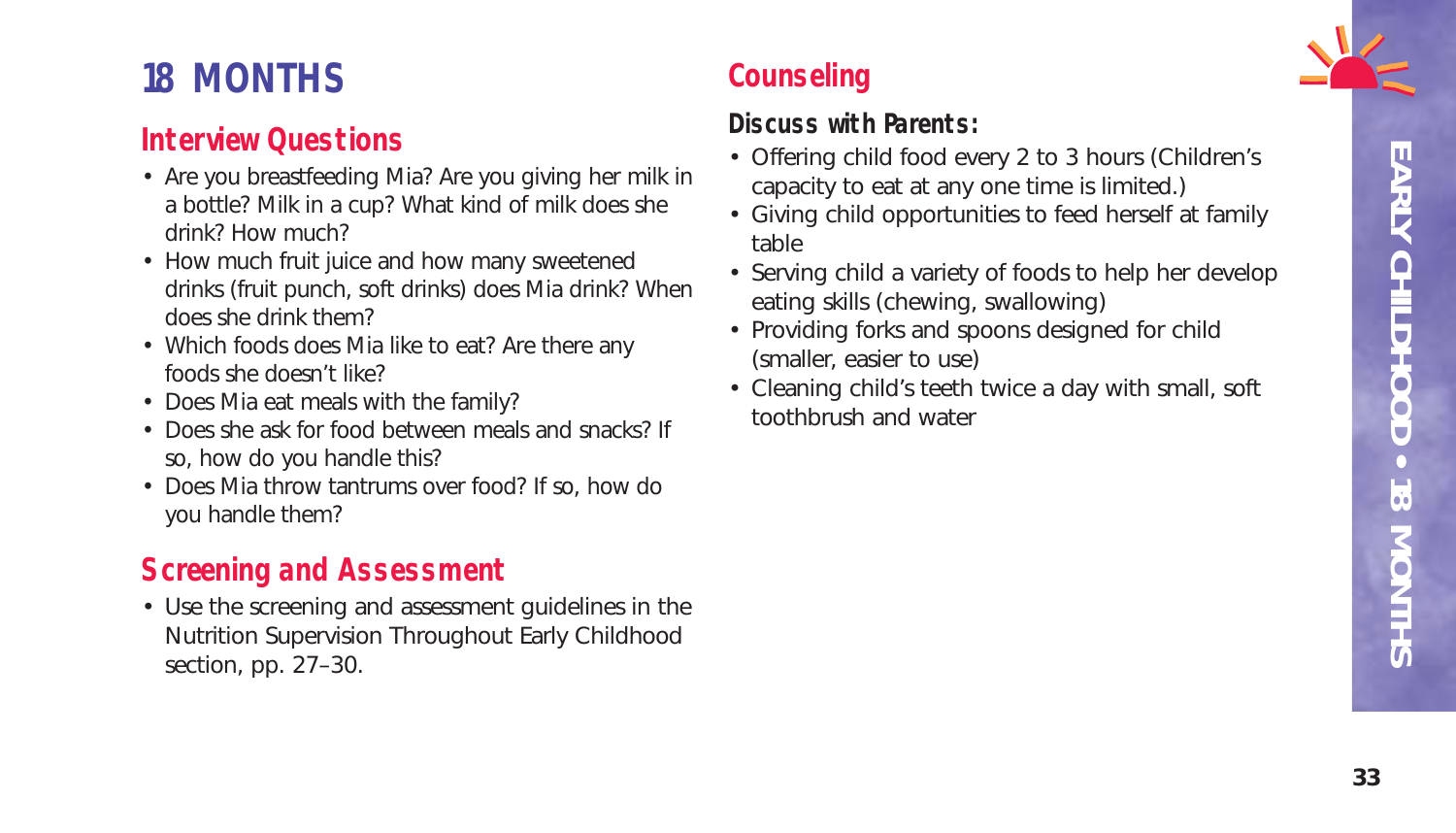

## **Interview Questions**

- Has Ricky been weaned from the bottle?
- What kind of milk does he drink? How much?
- How much fruit juice and how many sweetened drinks (fruit punch, soft drinks) does Ricky drink? When does he drink them?
- Which foods does Ricky like to eat? Are there any foods he doesn't like?
- Does Ricky eat meals with the family?
- Does he eat the same foods as the rest of the family?
- What do you do when Ricky does not want to eat or only wants to eat a particular food?

## **Screening and Assessment**

- Assess child's risk for familial hyperlipidemia. (See Hyperlipidemia, pp. 60–61.)
- Screen child for iron-deficiency anemia if any risk factors are present. (See Iron-Deficiency Anemia, pp. 62–63.)
- Screen child for lead exposure. (See Lead Exposure, pp. 64–65.)
- Ask about regular dental checkups.

# **Counseling**

- Serving child a variety of foods to help her develop eating skills (chewing, swallowing)
- Handling child's food jags (wants to eat only a particular food) by offering smaller servings of favorite foods, along with a variety of other healthy foods
- Cleaning child's teeth twice a day with small, soft toothbrush and pea-size amount of fluoridated toothpaste
- Supervising while child brushes teeth (Children younger than 6 are at risk for enamel damage if they swallow too much fluoridated toothpaste.)